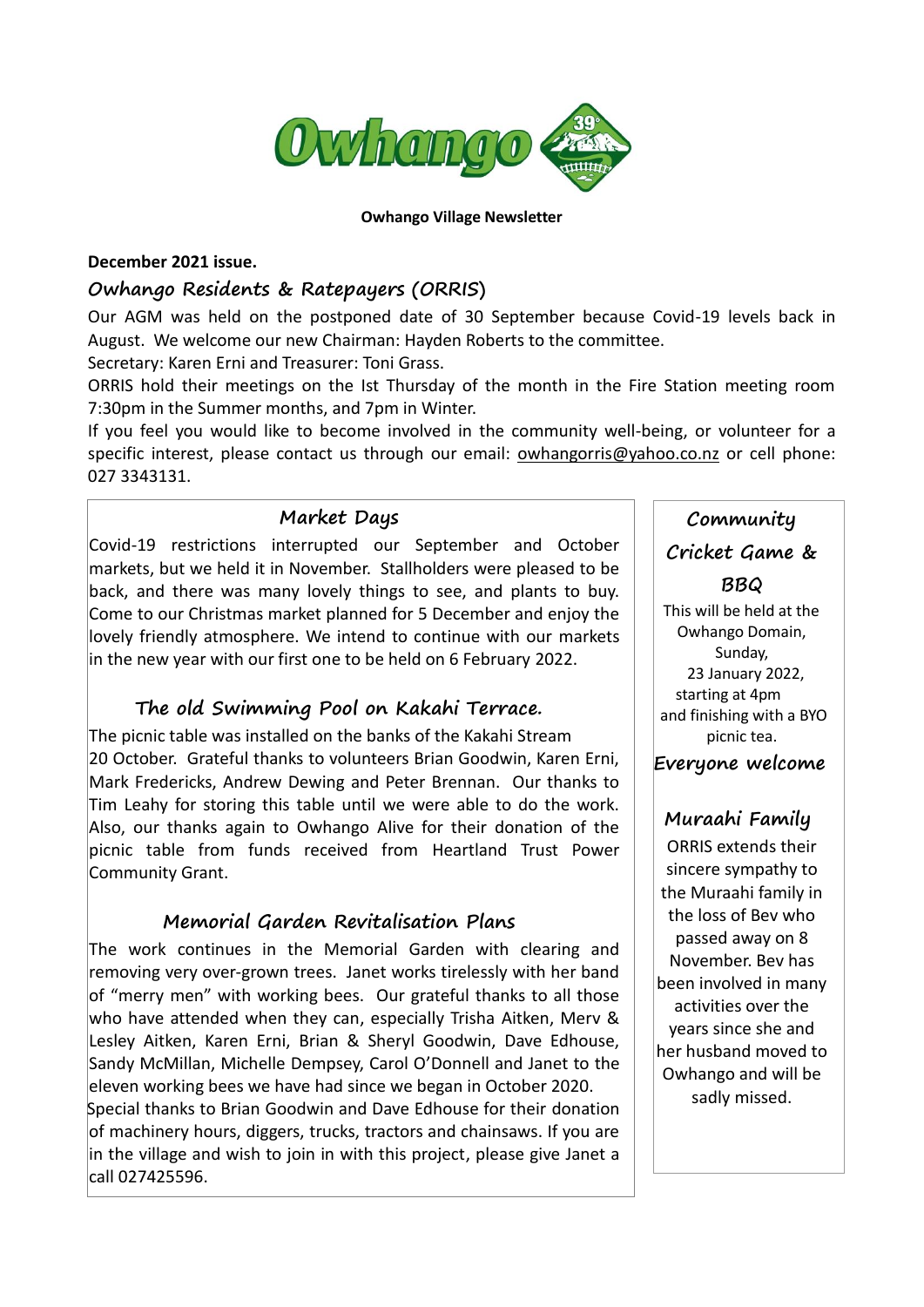

Brian Goodwin and Andrew Dewing admiring the new table installed.

# **Our grateful thanks**

Our committee thank Brad Galloway and his team for painting the front of the hall this past week and going the extra mile redoing the Hall sign and plaque. Also, our thanks to Rod Wiggins for doing the repairs to the barge boards. Thank you to the Council Community Halls Grant funding which is helping to pay for this. Later, we will have working bees to complete the painting of the side and back walls.

# **Helpful information & what's on in our community**

**Blue Hill Café** SH4 Owhango – Open 8am-3pm Wednesday – Monday. Closed Tuesdays

### **Owhango Market Day**

The Market Day is run by ORRIS and is held in the Owhango Hall on the first Sunday of the month February – December, from 9am-1pm**.** Volunteers always welcome for the BBQ, or to help in the kitchen. For a stall booking contact Cell 027 334 3131 or email [owhangorris@yahoo.co.nz](mailto:owhangorris@yahoo.co.nz)

**Owhango Volunteer Fire Brigade** meets Wednesdays at the Fire Station. Fire Chief: Cara O'Donnell phone 07 8954600

**Fantails** Women's group meet Thursdays, 7- 9pm at Owhango Domain Building. Bring your craft work or just come for a cuppa and a chat. Gold coin please per evening.

**Tai Chi** meets at Owhango Domain: 10am-11am Thursdays. There is a small cost for the instructor/hall hire.

**Hall & Pavilion Bookings** Phone Karen 027 3343131 or emai[l owhangorris@yahoo.co.nz](mailto:owhangorris@yahoo.co.nz)

**Defibrillator** This is situated on the front of the Owhango Hall. Also, one is on board the Fire Truck.

**Owhango Alive** This is the local trapping group, caring for the Ohinetonga Reserve. Find them on face book to learn more.